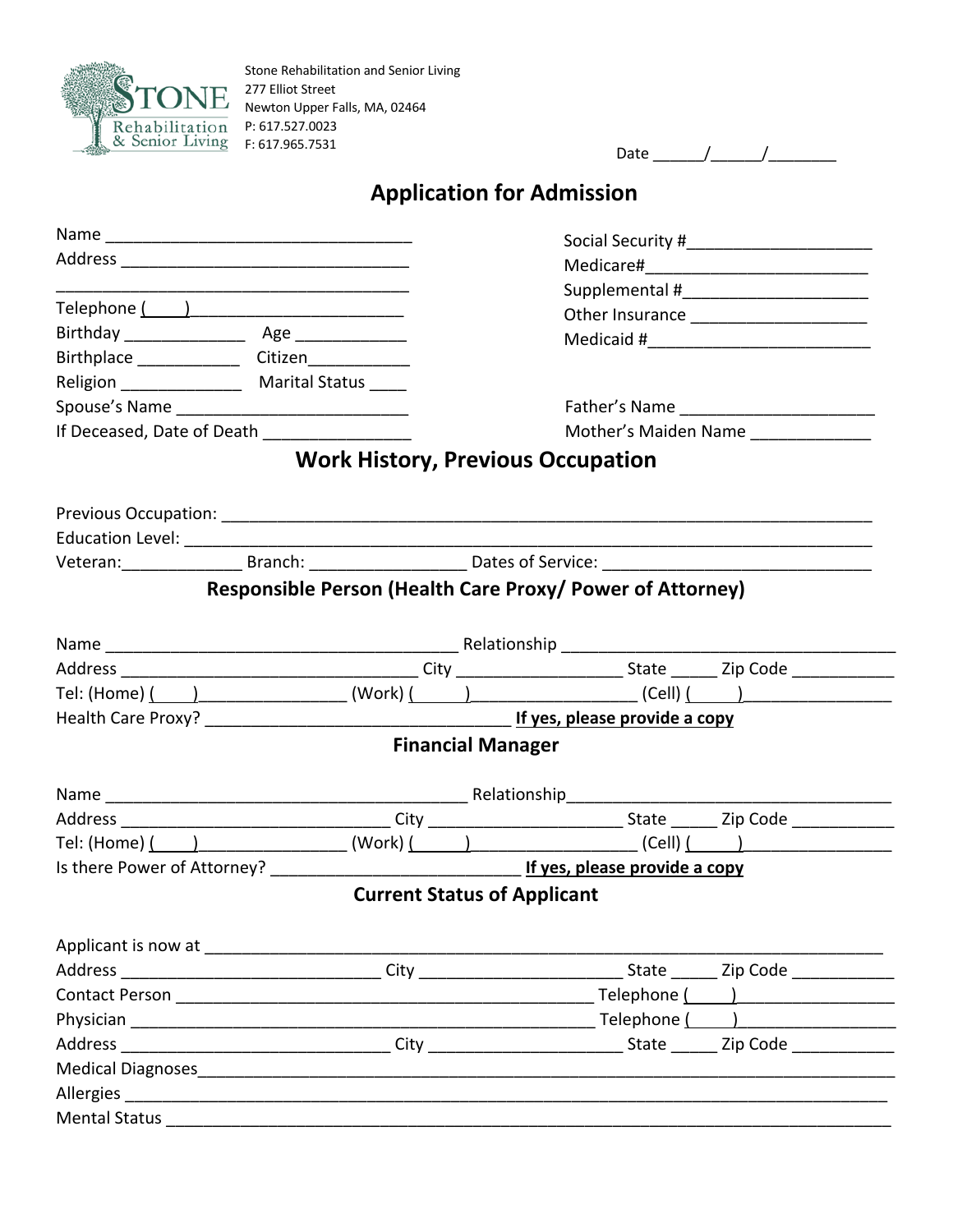## **Financial Information**

| <b>Sources of Income:</b>                       |                                                                                                                                                                                                                         |                                                                                                                                                                                                                                |  |                                                                                                                                                                                                                                |  |
|-------------------------------------------------|-------------------------------------------------------------------------------------------------------------------------------------------------------------------------------------------------------------------------|--------------------------------------------------------------------------------------------------------------------------------------------------------------------------------------------------------------------------------|--|--------------------------------------------------------------------------------------------------------------------------------------------------------------------------------------------------------------------------------|--|
| Recipient's Name                                |                                                                                                                                                                                                                         |                                                                                                                                                                                                                                |  | Monthly Amount                                                                                                                                                                                                                 |  |
|                                                 |                                                                                                                                                                                                                         |                                                                                                                                                                                                                                |  | $\frac{1}{2}$                                                                                                                                                                                                                  |  |
|                                                 |                                                                                                                                                                                                                         |                                                                                                                                                                                                                                |  | $\frac{1}{2}$                                                                                                                                                                                                                  |  |
|                                                 |                                                                                                                                                                                                                         |                                                                                                                                                                                                                                |  | \$                                                                                                                                                                                                                             |  |
|                                                 |                                                                                                                                                                                                                         |                                                                                                                                                                                                                                |  | \$                                                                                                                                                                                                                             |  |
|                                                 |                                                                                                                                                                                                                         |                                                                                                                                                                                                                                |  | $\frac{1}{2}$                                                                                                                                                                                                                  |  |
|                                                 |                                                                                                                                                                                                                         |                                                                                                                                                                                                                                |  |                                                                                                                                                                                                                                |  |
| Assets:                                         |                                                                                                                                                                                                                         |                                                                                                                                                                                                                                |  |                                                                                                                                                                                                                                |  |
| Name of Bank                                    |                                                                                                                                                                                                                         | Type of Account                                                                                                                                                                                                                |  | Value                                                                                                                                                                                                                          |  |
|                                                 |                                                                                                                                                                                                                         |                                                                                                                                                                                                                                |  |                                                                                                                                                                                                                                |  |
|                                                 |                                                                                                                                                                                                                         |                                                                                                                                                                                                                                |  |                                                                                                                                                                                                                                |  |
|                                                 |                                                                                                                                                                                                                         |                                                                                                                                                                                                                                |  |                                                                                                                                                                                                                                |  |
|                                                 |                                                                                                                                                                                                                         |                                                                                                                                                                                                                                |  |                                                                                                                                                                                                                                |  |
|                                                 |                                                                                                                                                                                                                         |                                                                                                                                                                                                                                |  |                                                                                                                                                                                                                                |  |
|                                                 |                                                                                                                                                                                                                         |                                                                                                                                                                                                                                |  |                                                                                                                                                                                                                                |  |
| Have you created a trust or transferred assets? |                                                                                                                                                                                                                         |                                                                                                                                                                                                                                |  |                                                                                                                                                                                                                                |  |
| Do you own a home? Yes _________ No ________    |                                                                                                                                                                                                                         |                                                                                                                                                                                                                                |  | Live Alone? Yes No                                                                                                                                                                                                             |  |
|                                                 | Do you have Long Term Care Insurance? Yes _______                                                                                                                                                                       | No provide a provide a provide a provide a provide a provide a provide a provide a provide a provide a provide a provide a provide a provide a provide a provide a provide a provide a provide a provide a provide a provide a |  |                                                                                                                                                                                                                                |  |
|                                                 |                                                                                                                                                                                                                         |                                                                                                                                                                                                                                |  |                                                                                                                                                                                                                                |  |
|                                                 |                                                                                                                                                                                                                         |                                                                                                                                                                                                                                |  | Telephone ( The Theorem 1999) and the set of the set of the set of the set of the set of the set of the set of the set of the set of the set of the set of the set of the set of the set of the set of the set of the set of t |  |
|                                                 |                                                                                                                                                                                                                         | <b>Emergency Contact(s)</b>                                                                                                                                                                                                    |  |                                                                                                                                                                                                                                |  |
| Name                                            | Complete Address                                                                                                                                                                                                        | Relationship                                                                                                                                                                                                                   |  | Telephone (Cell/Home)                                                                                                                                                                                                          |  |
|                                                 |                                                                                                                                                                                                                         |                                                                                                                                                                                                                                |  |                                                                                                                                                                                                                                |  |
|                                                 |                                                                                                                                                                                                                         | <b>Burial Arrangements</b>                                                                                                                                                                                                     |  |                                                                                                                                                                                                                                |  |
|                                                 |                                                                                                                                                                                                                         |                                                                                                                                                                                                                                |  |                                                                                                                                                                                                                                |  |
|                                                 |                                                                                                                                                                                                                         |                                                                                                                                                                                                                                |  |                                                                                                                                                                                                                                |  |
| released without my written permission.         | * I hereby state that to the best of my knowledge and belief, the above stated information is true, correct,<br>and complete. All of the information will be kept confidential by Stone Rehabilitation, and will not be |                                                                                                                                                                                                                                |  |                                                                                                                                                                                                                                |  |
|                                                 |                                                                                                                                                                                                                         |                                                                                                                                                                                                                                |  | Date ______________________                                                                                                                                                                                                    |  |
|                                                 |                                                                                                                                                                                                                         |                                                                                                                                                                                                                                |  | Date <u>____________</u>                                                                                                                                                                                                       |  |